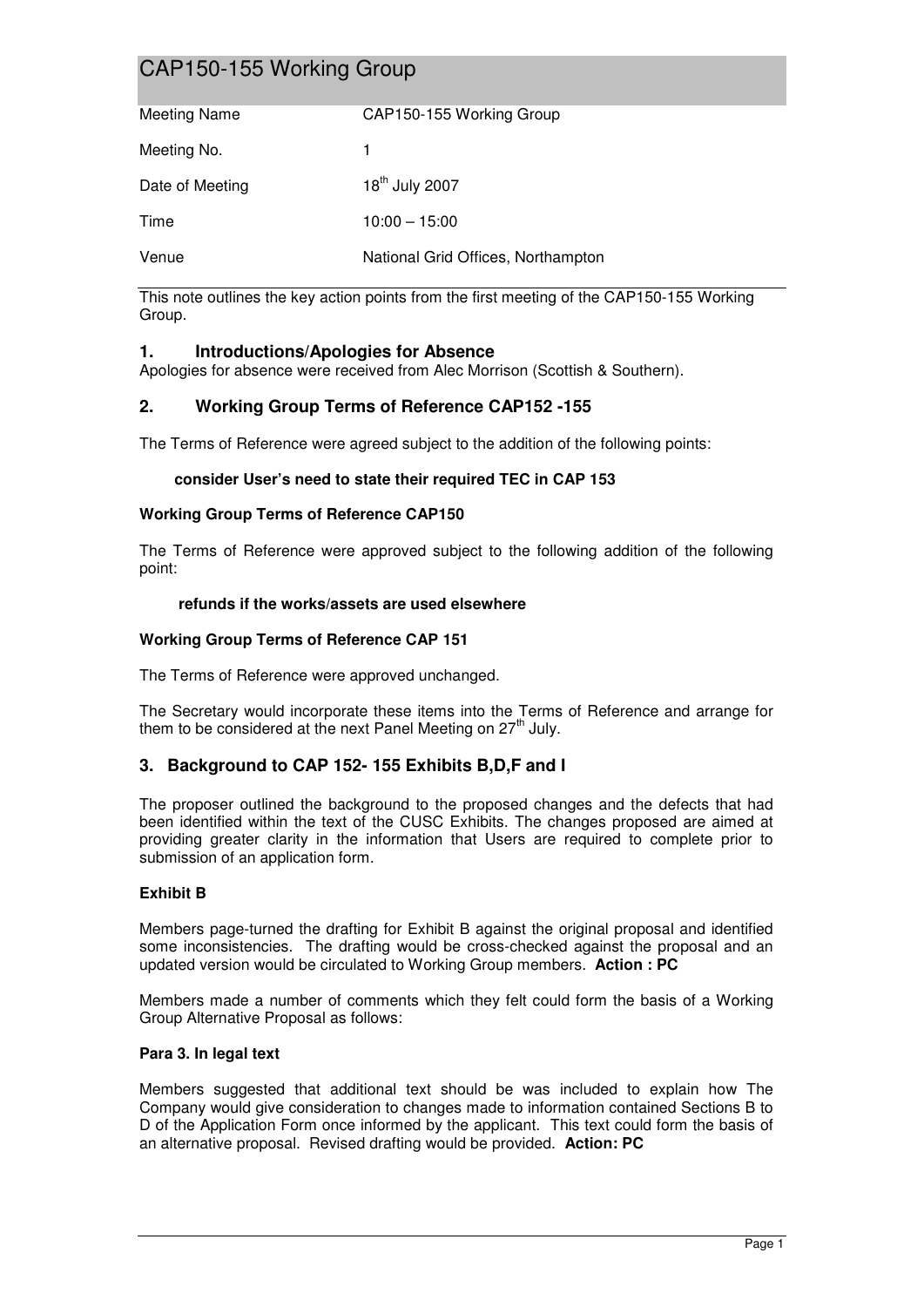# CAP150-155 Working Group

### **Para 13. in legal text**

Update para 13 to reflect the requirements of the Grid Code which are not just limited to MSA **Action: PC** 

Members also requested more focused references were included the areas of the National Grid website to direct applicants to the correct reference documents such as the Grid Code.

### **Section A**

Update Section A to reflect working contact and clarify company secretary role and application to other types of organisations

### **Under Section C Technical Information**

With reference to provision of Safety Rules by applicants members felt that a reference should be made to this document "will be provided later".

The ability the applicants plant to provide services WG Members suggested that an additional category added described as "Other" with the applicant to provide further details.

Members felt that the reference for Applicants to confirm intended Connection Entry Capacity should be retained as part of the application form.

With reference to a Customer Choice connection members felt that further explanation should be provided.

With reference to the term "a non standard ownership boundary" members suggested that further guidance could be provided.

Updated versions of the Exhibit would provided for the next working group meeting. **Action : PC for all 3 actions above** 

### **Section D**

Update section D to clarify the meaning of Power Station Procurment **Action PC** 

**Action ALL** to provide any other comments on CAP 152 – 155 which were not discussed at the meeting

### **4. CAP 150 Capacity Reduction**

The proposer gave a brief outline on the reasoning behind the proposal.

Members debated whether the provision of additional powers to National Grid to take action on proposed projects was the correct way forward. Some members were supportive and felt providing the option for National Grid to take steps to adjust users MW capacity in certain circumstances was a positive way forward. It would provide National Grid an additional tool

Members discussed the risk of capacity reduction. It was felt that this may not be applicable in all cases with the underwriting of costs of reinforcement. JN to provide note on the stages that the developer has to go through. **Action JN**

The proposer explained that the risk would be mitigated with the use of a methodology and appeals/disputes process. Members agreed there was a need to scope the out detail from the original proposal and then look at possible alternative options. A strawman methodology next meeting – **Action PC to WG members** contribute.